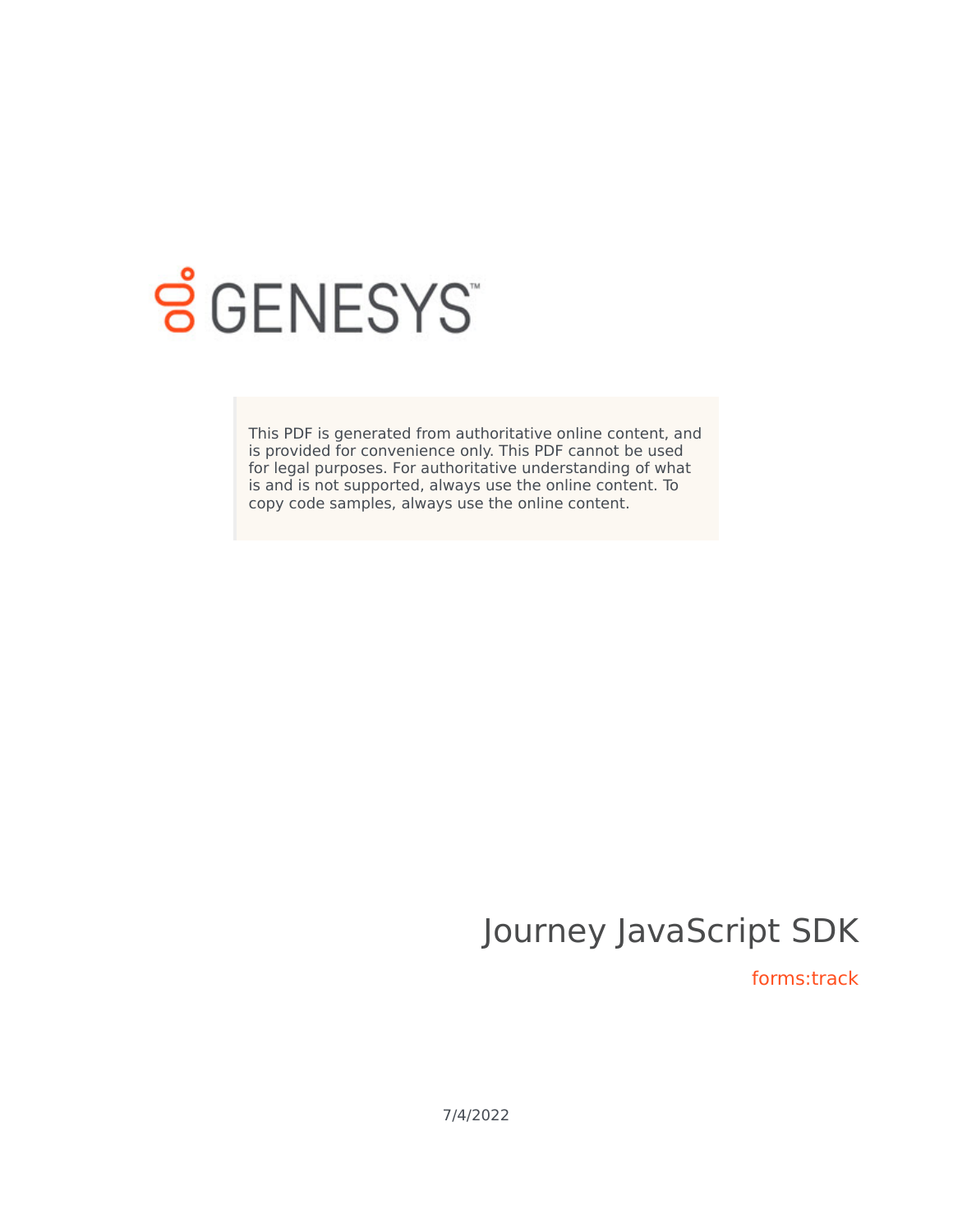## Contents

- 1 [Description](#page-2-0)
- 2 [Signature](#page-2-1)
- 3 [Arguments](#page-3-0)
- 4 [selector](#page-3-1)
- 5 [options](#page-3-2)
- 6 Ai-400 options
	- 6.1 Example
	- 6.2 Use events to track outcome value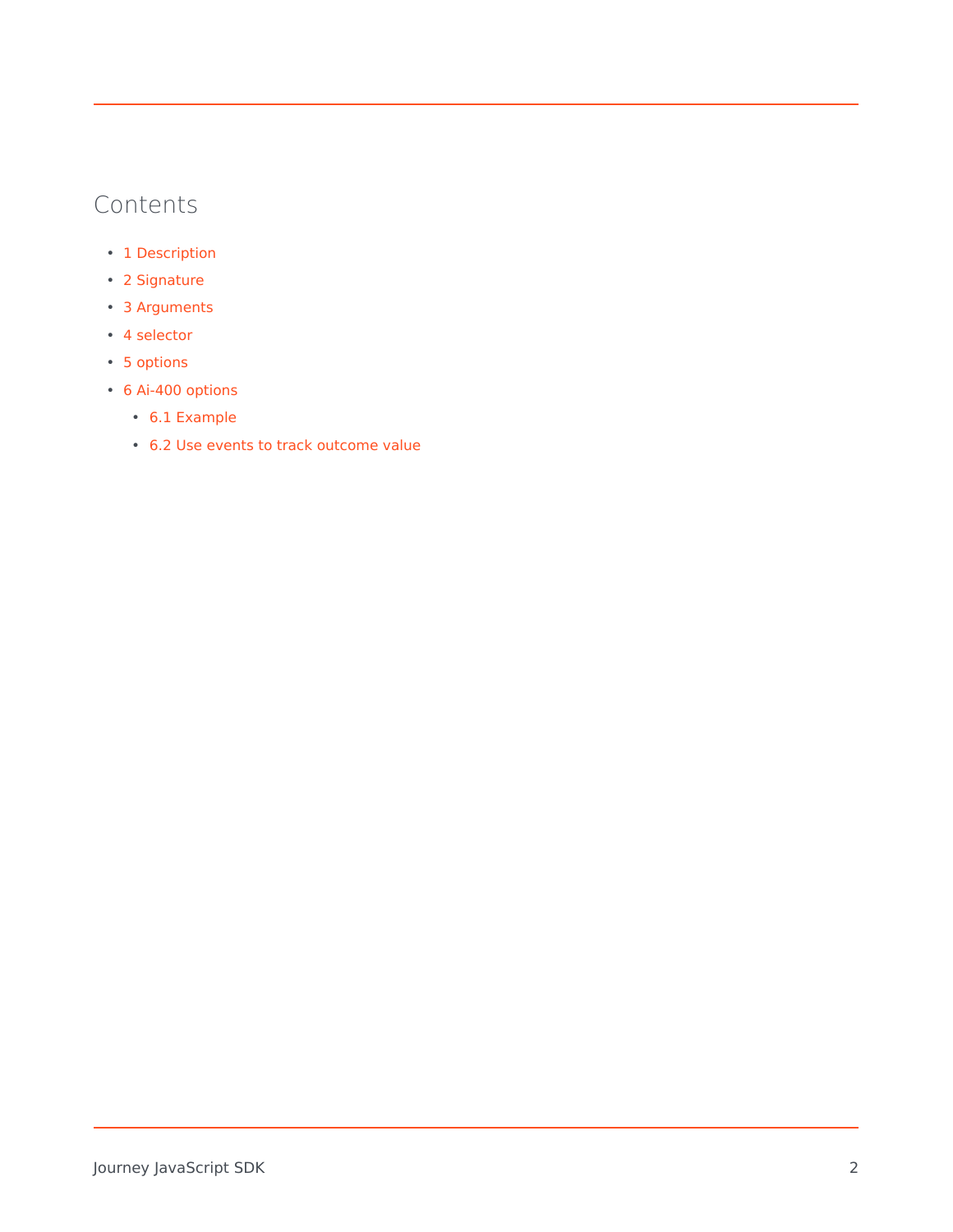Learn how to use theforms:track method to capture when visitors complete web-based forms.

#### Important

This article only applies to customers using web chat. If you are a Genesys Cloud CX customer, we encourage you to use the new web messaging feature to replace web chat.

#### **Feature coming soon:** New customAttributes field

## <span id="page-2-0"></span>Description

The forms:track method tracks form submission and abandonment events. By default, forms tracking captures form data when a visitor submits or abandons a form.

- Recorded form data **includes** the values of all input, select, and text area fields.
- Recorded form data **excludes** the values of hidden, submit, and password fields, along with any fields that contain any of the sensitive input strings.

#### Important

For Genesys Predictive Engagement SDK forms tracking to capture form data, each input requires a properly defined name attribute.

For more information, see Form Tracking API.

### <span id="page-2-1"></span>Signature

```
ac('forms:track', [selector], [options]);
```